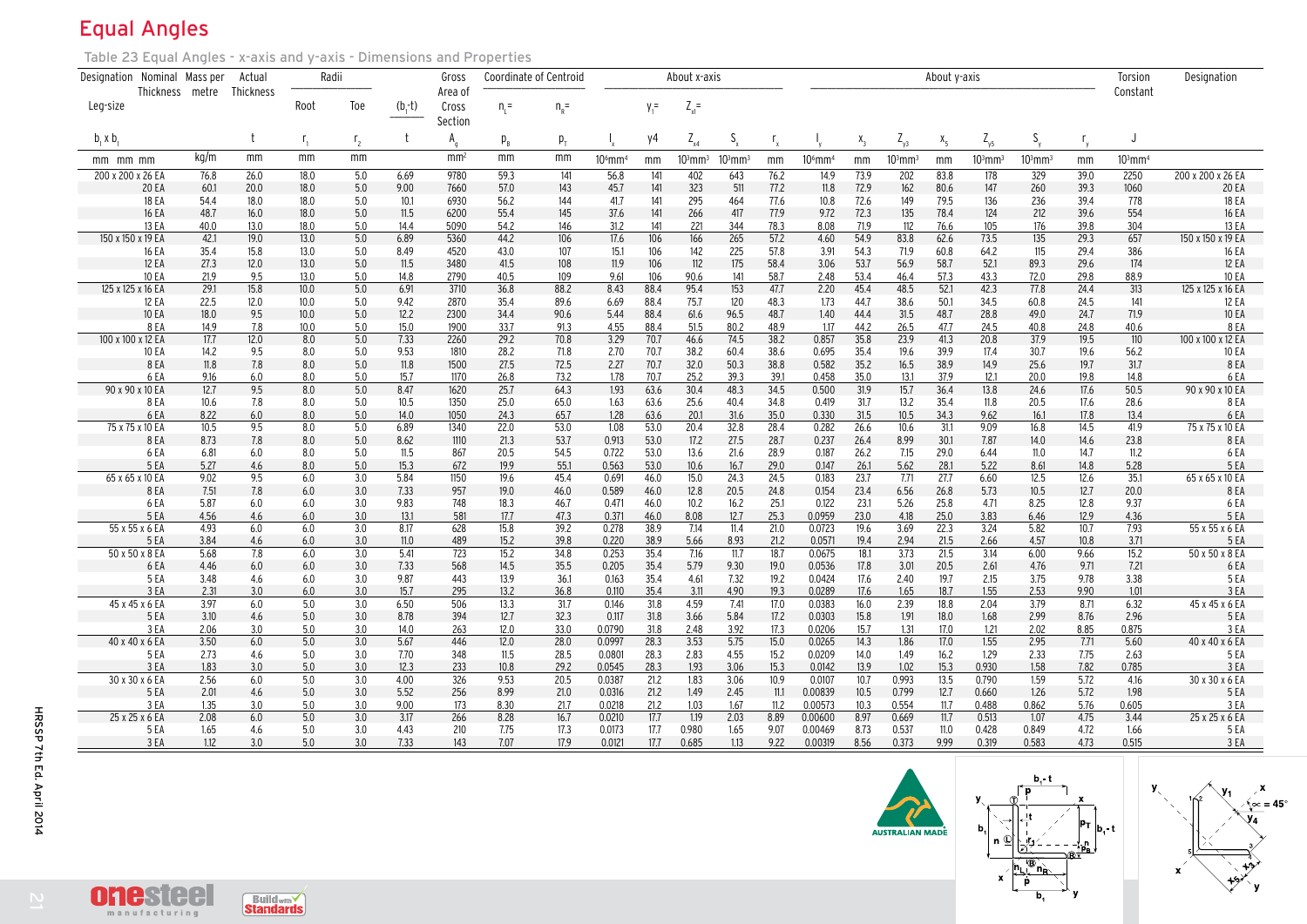

N

## Equal Angles

| <b>ONESIGE</b><br>manufacturing                                                       | <b>Buildwith</b>  |                        |                     |                   |                     |                   |                      |                     |                                 |                          |                                                             |
|---------------------------------------------------------------------------------------|-------------------|------------------------|---------------------|-------------------|---------------------|-------------------|----------------------|---------------------|---------------------------------|--------------------------|-------------------------------------------------------------|
| <b>Equal Angles</b>                                                                   |                   |                        |                     |                   |                     |                   |                      |                     |                                 | <b>USTRALIAN MADI</b>    | centre                                                      |
| Table 24 Equal Angles - x-axis and y-axis - Properties for Assessing Section Capacity |                   |                        |                     |                   |                     |                   |                      |                     |                                 |                          |                                                             |
| Designation                                                                           | Yield Stress      | Form Factor            | About x-axis        |                   | About y-axis        | Yield Stress      | Form Factor          | About x-axis        | About y-axis                    |                          | Designation                                                 |
|                                                                                       |                   |                        | Load A or C         | Load B            | Load D              |                   |                      | Load A or C         | Load B                          | Load D                   |                                                             |
|                                                                                       |                   |                        | $Z_{\rm ex}$        | $Z_{\rm{ey}}$     | $Z_{\rm{ey}}$       |                   | k,                   | $Z_{\rm ex}$        | $Z_{\rm{ey}}$                   | $Z_{\rm{ey}}$            |                                                             |
| mm mm mm                                                                              | MPa               |                        | $103$ mm $3$        | $103$ mm $3$      | $103$ mm $3$        | MPa               |                      | $103$ mm $3$        | 10 <sup>3</sup> mm <sup>3</sup> | $103$ mm $3$             |                                                             |
|                                                                                       |                   | 300PLUS <sup>®</sup> * |                     |                   |                     |                   |                      |                     | AS/NZS 3679.1-350               |                          |                                                             |
| 200 x 200 x 26 EA                                                                     | 280<br>280        | 1.00<br>$1.00$         | 602<br>479<br>427   | 267<br>$218\,$    | 267                 | 340<br>340        | 1.00                 | 602<br>469          | 267<br>214                      | 267<br>220               | 200 x 200 x 26 EA                                           |
| 20 EA<br>18 EA                                                                        | 280               | 1.00                   |                     | 196               | $\frac{220}{204}$   | 340               | $\frac{1.00}{1.00}$  | 417                 | 192                             | 204                      | 20 EA<br>18 EA                                              |
| 16 EA<br>13 EA                                                                        | 300<br>300        | 1.00<br>1.00           | 369<br>285          | 172<br>136        | 186<br>158          | 340<br>340        | 1.00<br>0.956        | 362<br>278          | 169<br>132                      | 186<br>158               | 16 EA<br>13 EA                                              |
| 150 x 150 x 19 EA                                                                     | 280               | 1.00                   | 248                 | 110               | 110                 | 340               | 1.00                 | 248                 | 110                             | 110                      | 150 x 150 x 19 EA                                           |
| 16 EA                                                                                 | 300               | 1.00                   | 212                 | 95.7              | 96.3                | 340               | 1.00                 | 209                 | 94.5                            | 96.3                     | 16 EA                                                       |
| 12 EA<br>10 EA                                                                        | 300<br>320        | 1.00<br>0.958          | 155<br>114          | 72.3<br>54.5      | 78.1<br>64.9        | 340<br>360        | 1.00<br>0.906        | 152<br>111          | 70.9<br>53.1                    | 78.1<br>64.9             | 12 EA<br>10 EA                                              |
| 125 x 125 x 16 EA                                                                     | $\overline{300}$  | 1.00                   | 143                 | 63.4              | 63.4                | $\overline{340}$  | 1.00                 | 143                 | 63.4                            | 63.4                     | 125 x 125 x 16 EA                                           |
| 12 EA                                                                                 | 300               | 1.00                   | 110                 | 50.3              | 51.7                | 340               | 1.00                 | 109                 | 49.6                            | 51.7                     | 12 EA                                                       |
| 10 EA<br>8 EA                                                                         | 320               | 1.00<br>0.943          | 83.2                | 38.9<br>30.7      | 43.1                | 360<br>360        | 1.00                 | 81.6                | 38.1                            | 43.1<br>36.8             | 10 EA<br>8 EA                                               |
| 100 x 100 x 12 EA                                                                     | $\frac{320}{300}$ | 1.00                   | $\frac{64.3}{69.9}$ | $\overline{31.1}$ | $\frac{36.8}{31.1}$ | $\frac{1}{340}$   | $\frac{0.892}{1.00}$ | $\frac{62.7}{69.9}$ | $\frac{29.9}{31.1}$             | 31.1                     | 100 x 100 x 12 EA                                           |
| 10 EA                                                                                 | 320               | 1.00                   | 55.1                | 25.2              | 26.1                | 360               | 1.00                 | 54.4                | 24.8                            | 26.1                     | 10 EA                                                       |
| 8 E A<br>6 EA                                                                         | 320<br>320        | 1.00<br>0.906          | $\frac{43.7}{30.9}$ | 20.4<br>14.8      | 22.4<br>18.1        | 360<br>360        | 1.00<br>0.856        | 42.9<br>30.0        | 20.0<br>14.4                    | 22.4<br>18.1             | 8 EA<br>6 EA                                                |
| 90 x 90 x 10 EA                                                                       | $\overline{320}$  | 1.00                   | 45.0                | 20.4              | 20.6                | 360               | 1.00                 | 44.5                | 20.1                            | 20.6                     | 90 x 90 x 10 EA                                             |
| 8 EA                                                                                  | 320               | 1.00                   | $36.0$              | 16.7              | 17.8                | 360               | 1.00                 | 35.4                | 16.4                            | 17.8                     | 8 EA                                                        |
| 6 EA<br>75 x 75 x 10 EA                                                               | 320<br>320        | 1.00<br>1.00           | 25.9<br>30.5        | 12.4<br>13.6      | 14.4<br>13.6        | 360<br>360        | 0.954<br>1.00        | 25.3<br>30.5        | 12.1<br>13.6                    | 14.4<br>13.6             | 6 EA<br>75 x 75 x 10 EA                                     |
| 8 EA                                                                                  | 320               | 1.00                   | 25.4                | 11.6              | 11.8                | 360               | 1.00                 | 25.1                | 11.5                            | 11.8                     | 8 EA                                                        |
| 6 EA<br>5 EA                                                                          | 320               | 1.00<br>0.927          | 18.7                | 8.85<br>6.47      | 9.66                | 360               | 1.00                 | 18.4                | 8.70                            | 9.66<br>7.82             | 6EA                                                         |
| 65 x 65 x 10 EA                                                                       | $\frac{320}{320}$ | 1.00                   | $\frac{13.2}{22.5}$ | 9.90              | $\frac{7.82}{9.90}$ | $\frac{360}{360}$ | $\frac{0.876}{1.00}$ | $\frac{12.8}{22.5}$ | $\frac{6.30}{9.90}$             | 9.90                     | $\frac{5}{65}$ $\frac{5}{65}$ $\frac{5}{10}$ $\frac{5}{10}$ |
| 8 EA                                                                                  | 320               | 1.00                   | 19.2<br>14.7        | 8.59              | 8.59                | 360               | 1.00                 | 19.2                | 8.59                            | 8.59                     | 8 EA                                                        |
| 6 EA<br>5 EA                                                                          | 320<br>320        | 1.00<br>1.00           | 10.6                | 6.76<br>5.05      | $7.07$<br>5.75      | 360<br>360        | $1.00$<br>1.00       | 14.5<br>10.4        | 6.66<br>4.94                    | 7.07<br>5.75             | 6 EA<br>5 EA                                                |
| 55 x 55 x 6 EA                                                                        | 320               | 1.00                   | 10.7                | 4.84              | 4.86                | 360               | 1.00                 | 10.5                | 4.78                            | 4.86                     | 55 x 55 x 6 EA                                              |
| $\frac{5 \text{ EA}}{50 \text{ x } 50 \text{ x } 8 \text{ EA}}$                       | 320               | 1.00                   | 7.88                | 3.70              | 3.98                | 360               | 1.00                 | 7.75                | 3.64                            | 3.98                     | $\frac{5 E A}{50 x 50 x 8 E A}$                             |
| 6 EA                                                                                  | 320<br>320        | 1.00<br>1.00           | 10.7<br>8.69        | 4.71<br>3.92      | 4.71<br>$3.92$      | 360<br>360        | 1.00<br>1.00         | 10.7<br>8.69        | 4.71<br>3.92                    | 4.71<br>3.92             | 6 EA                                                        |
| 5 EA                                                                                  | 320               | 1.00                   | 6.60                | 3.08              | 3.22                | 360               | 1.00                 | 6.50                | 3.03                            | 3.22                     | 5 EA                                                        |
| 3 EA                                                                                  | 320               | 0.907                  | $\frac{3.82}{6.88}$ | 1.90              | $\frac{2.32}{3.06}$ | $\frac{360}{360}$ | $\frac{0.858}{1.00}$ | 3.71                | $\frac{1.85}{3.06}$             | 2.32                     | 3EA                                                         |
| 45 x 45 x 6 EA<br>5 E.A                                                               | 320<br>320        | 1.00<br>1.00           | 5.39                | 3.06<br>2.47      | 2.52                | 360               | 1.00                 | 6.88<br>5.32        | 2.44                            | $\frac{1}{3.06}$<br>2.52 | 45x45x6EA<br>5 EA                                           |
| 3 EA                                                                                  | 320               | 1.00                   | 3.19                | 1.55              | 1.81                | 360               | 0.954                | 3.12                | 1.52                            | 1.81                     | 3 EA                                                        |
| 40 x 40 x 6 EA                                                                        | 320               | 1.00                   | 5.29                | 2.33              | 2.33                | 360               | 1.00                 | 5.29                | 2.33                            | 2.33                     | 40 x 40 x 6 EA                                              |
| 5 EA<br>3EA                                                                           | 320<br>320        | 1.00<br>1.00           | 4.25<br>2.59        | 1.93<br>1.25      | 1.93<br>1.40        | 360<br>360        | 1.00<br>1.00         | 4.22<br>2.54        | 1.92<br>1.23                    | 1.93<br>1.40             | 5 EA<br>3EA                                                 |
| 30 x 30 x 6 EA                                                                        | 320               | 1.00                   | 2.74                | 1.19              | 1.19                | 360               | 1.00                 | 2.74                | 1.19                            | 1.19                     | 30 x 30 x 6 EA                                              |
| 5 EA                                                                                  | 320               | 1.00                   | 2.23                | 0.990             | 0.990               | 360               | 1.00                 | 2.23                | 0.990                           | 0.990                    | 5 EA                                                        |
| 3EA<br>25 x 25 x 6 EA                                                                 | 320<br>320        | $1.00$<br>1.00         | 1.50<br>1.78        | 0.714<br>0.769    | 0.732<br>0.769      | 360<br>360        | 1.00<br>1.00         | 1.48<br>1.78        | 0.705<br>0.769                  | 0.732<br>0.769           | 3 EA<br>25 x 25 x 6 EA                                      |
| 5 EA                                                                                  | 320               | 1.00                   | 1.47                | 0.642             | 0.642               | 360               | 1.00                 | 1.47                | 0.642                           | 0.642                    | 5 EA                                                        |
| 3 EA                                                                                  | 320               | 1.00                   | 1.03                | 0.479             | 0.479               | 360               | 1.00                 | 1.03                | 0.479                           | 0.479                    | 3EA                                                         |

\* 300PLUS® replaced Grade 250 as the base grade for 125 x 125 x 8 equal angles and larger in 1994. 300PLUS® replaced Grade 250 as the base grade for 100 x 100 x 12 equal angles and smaller in 1997. 300PLUS® hot rolled sections are produced to exceed the minimum requirements of AS/NZS 3679.1-300. **Notes**

 1. For 300PLUS® sections the tensile strength (fu) is 440 MPa. 2. For Grade 350 sections the tensile strength (fu) is 480 MPa.